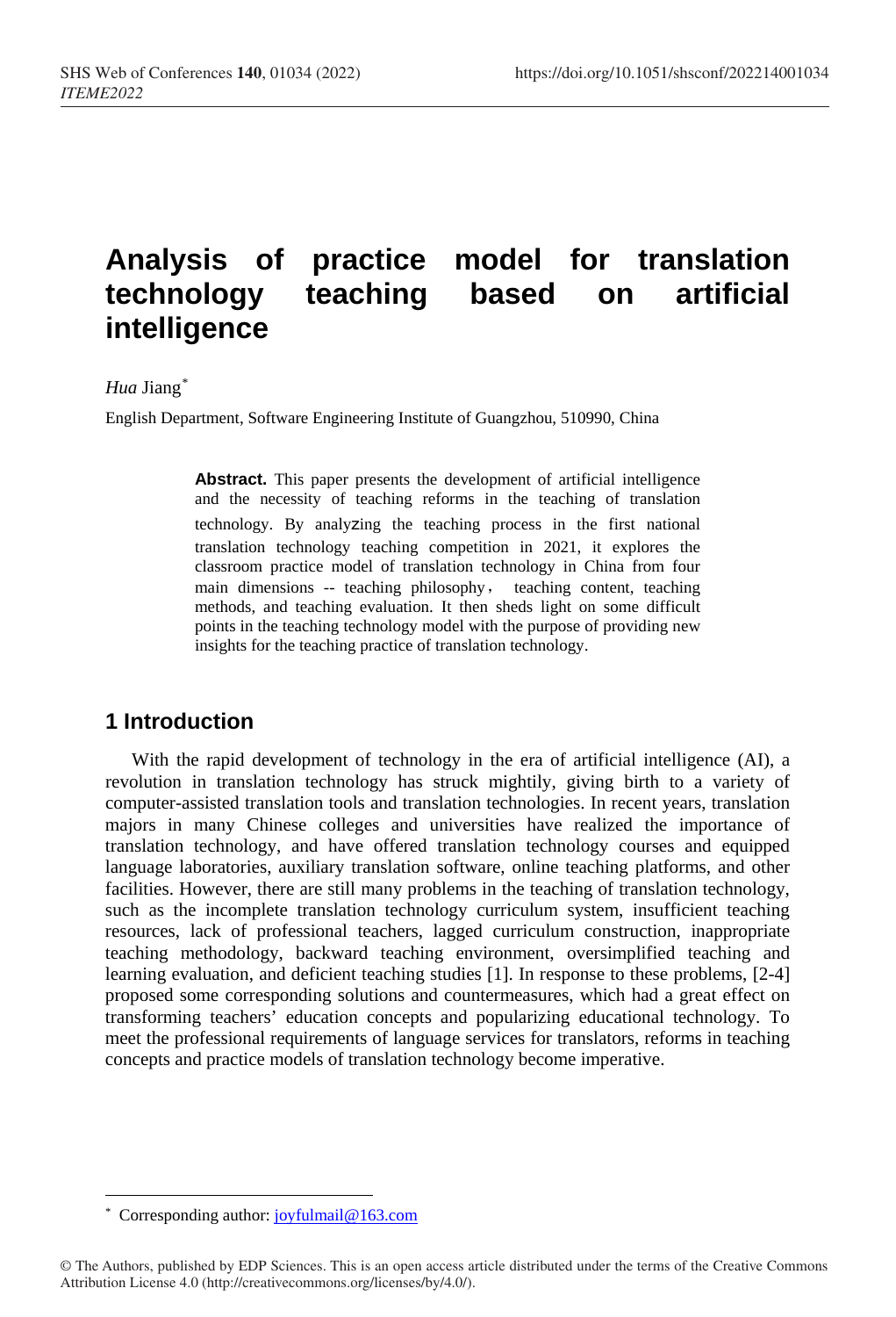# **2 Model of translation technology teaching based on AI**

## **2.1 Definition of AI**

AI is an emerging technologic science that simulates human intelligence through machines and research. It develops new technologies for simulating, extending, and expanding human intelligence, for example, perception ability consists of hearing and other perceptions, as well as intelligent behavior covering learning, reasoning, thinking, and other abilities [4]. AI mainly uses computers to imitate human intelligence, and complex activities such as learning and reasoning within the scope of AI imitation. With the rapid development of AI, translation technology has gradually evolved into a dynamic system with increasingly rich connotations and it runs through the whole process of translation, greatly expanding the scope of traditional translation ontology research and opening up new research frontiers for translation studies.

#### **2.2 Requirements of translation technology teaching**

In 2013, based on extensive investigation and scientific argumentation, "National Standard" (National Standard for Teaching Quality of Undergraduate Translation Specialty") first clarified the training objectives, training specifications, curriculum system, teaching staff, teaching conditions, and quality management of foreign language majors [5]. In 2017, the State Council in China issued the "New Generation Artificial Intelligence Development Plan", which identified the development of AI as one of the national key development strategies. With the advent of computer-assisted translation, online translation, neural network machine translation, machine simultaneous interpretation, and other technologies, the impact of information technology on the language service industry is no longer limited to one or more aspects of the translation industry, translation education, and translation research. In 2019, the "Teaching Guide" (Undergraduate Teaching Guide for Translation Major) was promulgated and implemented. In April 2020, the new "Teaching Guide" established the "Translation Technology" course as a core course for the undergraduate translation majors.

## **2.3 Classroom teaching model**

The era of AI has revolutionized the model of translation practice, human-computer interaction has become the mainstream of current and future professional translation models. To adapt to the changing working environment and learning needs of translators, teaching contents and methods of translation technology should be also changed accordingly. Kiraly [6] systematically expounds on the content of translation teaching objectives, teaching paradigms, teaching environment, and effective evaluation. Kiraly believes that translation education should be "a dynamic interactive process based on stimulating learners' autonomy", in which teachers should help students to familiarize themselves with complex translation processes, guide students to simulate real translation activities, and help students autonomously construct translator's knowledge and competence.

Kiraly proposed three levels of the translation teaching model in his monograph: namely theoretical level, methodology level, and practical development level of the teaching model. Among them, the theoretical level mainly emphasizes the interdisciplinary nature of translation teaching model research, pointing out that translation is a language behavior, a cognitive information processing behavior, and interactive communication behavior in a certain social and cultural context. The above interdisciplinary research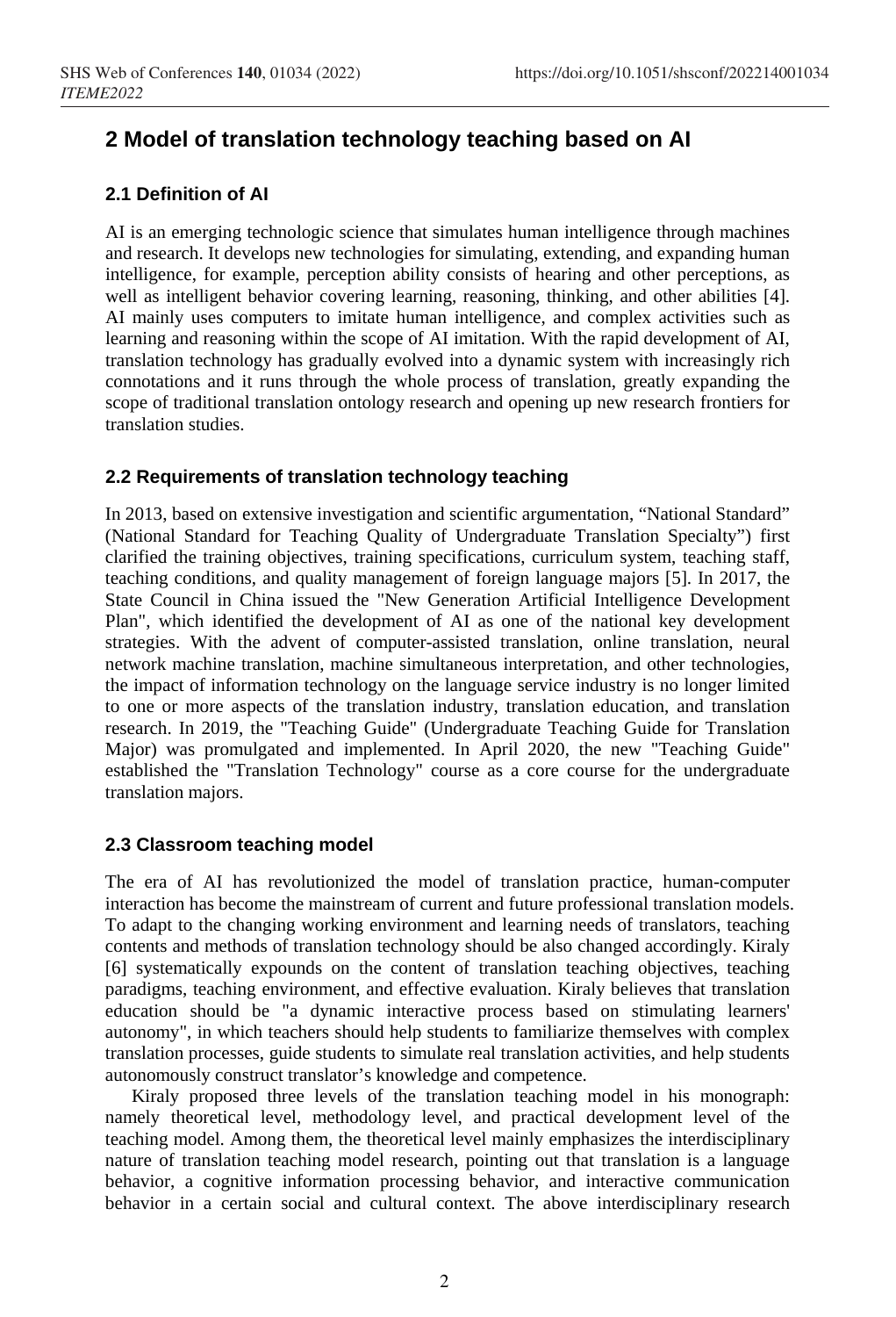results on the nature of translation can provide theoretical support for teaching model research; at the methodological level, he proposed to build translation teaching methods and principles based on the results of translation process research and translation ability acquisition research, suggesting embodying the relationship between the four elements: professional translation behavior, translation skills learning model, translation teaching and cognition of the translation process, social and linguistic attributes; the third is the practical development level of the teaching model, including classroom arrangements and specific implementation activities.

# **3 Analysis of translation technology teaching practice for Witta competition**

## **3.1 Data and witta competition**

In 2021, the "First National Translation Technology Teaching Competition"(NTTC) was held under the guidance of the National Steering Committee for postgraduate education in Translation and the World Association for Translation Education (Witta). 346 contestants from 249 universities across the country attended the contest which was broadcast live via Tencent, Site B, and other platforms, with an online audience of more than 10,000. After the contest, the Organizing Committee specially invites twelve finalists to share their teaching experience and hold public welfare academic seminar of "Translation Technology Course Teacher Growth Road" through live broadcast. In this paper, we will extract and use the audio and video data of Witta Competition to analyze teaching goals, content, methods, and evaluation.

#### **3.2 Teaching goals and content**

In the teaching practice of the academic seminar of "Translation Technology Course Teacher Growth Road", all the teachers agree that it is necessary to cultivate professional, application-oriented, and innovative talents to meet the national conditions and the needs of the regional talent market in the teaching process. They advocate that the goal of teaching content can be based on the technical means required for the document translation process, in which teachers can set problem-oriented or result-oriented activities. Apart from the contents of technological innovation, they also believe scientific practice and teaching contents should be integrated with some ideological and political values, like socialist core values, big data concepts, ethics, and intellectual property protection. In addition, some teachers hold the belief that teaching should be based on school characteristics, that is, integrate the course of translation technology with other school-based characteristic courses. For example, Song from Zhengzhou Aviation Industry Management College integrates the course of translation technology with other courses, such as the school's characteristic compulsory course "Introduction to Aviation", the optional course "Civil Aviation Translation Workshop". Relying on the school's characteristics of forestry and ecological major, teachers in Central South University of Forestry and Technology, intend to cultivate application-oriented and professional talents of interpretation and translation in the fields of agriculture, forestry, economics, trade, and machinery. Another example of this is the teacher from Northwest University of Political Science and Law, advocating the cultivation of "law + translation"-oriented talents.

Currently, translation technology teaching mainly includes basic translation courses and advanced translation technology courses, as is shown in the cloud (Fig. 1).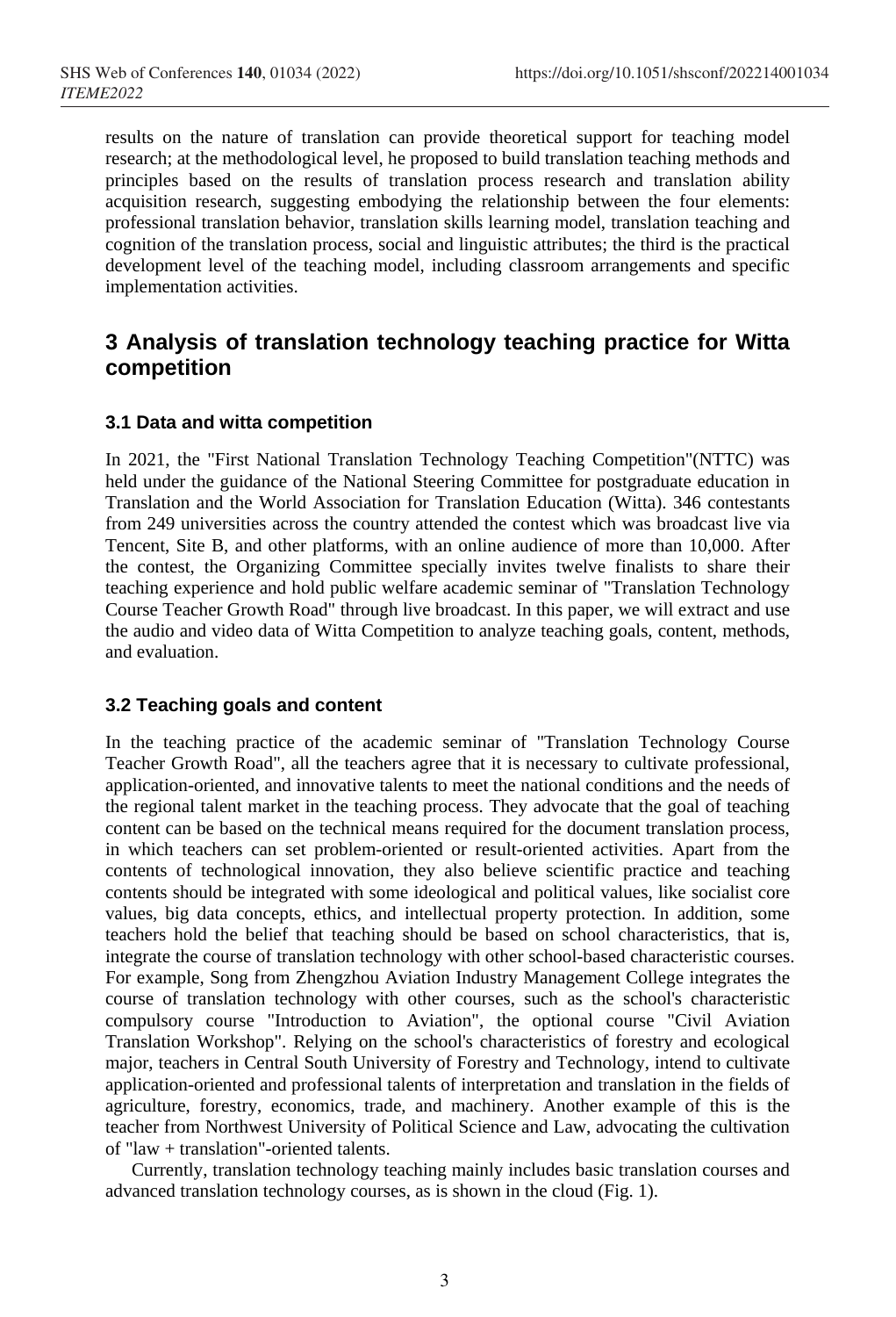

**Fig. 1.** Word cloud of BTI and MTI course.

Combined with teachers' teaching practice in the NTTC, the contents of BTI (Bachelor of Translation and Interpreting) professional courses mainly include translator's information literacy, search technology, text processing technology, terminology and corpus processing technology, machine translation technology, and translation quality control. MTI curriculum adds localization and project management-related teaching content based on BTI courses and combines them with professional course content, such as the integration of interpretation courses or text translation with characteristics of the local area.

#### **3.3 Teaching methods and design**

In NTTC, teachers from each school adopted the "online + offline" teaching model and introduced different online teaching and training platforms according to the actual situation of the school. Among them, Shiyibao, Smartcat project training platform, Yicat, Ktrans, Chaoxing teaching platform, Zhihuishu, Memsource, and the SPOC (Small Private Online Course) teaching platform built by teachers are mostly preferred by teachers.

In classroom teaching arrangements, classroom practices are mainly designed according to pre-class, in-class, and after-class activity patterns.

| Pre-class     | In-class                       | After-class            |
|---------------|--------------------------------|------------------------|
| Discussion    | Theoretical explanation        | Collaborative creating |
| Investigation | practical demonstration        | Collaborative output   |
| Micro-video   | Guidance in technical practice | brainstormings         |
| Assignments   | technical practice             | Outputs of the project |
| Materials     | technical demonstrations       |                        |
|               | comments                       |                        |

**Table 1**. Classroom teaching practice model.

From Table 1, we can see the pre-class activity settings include pre-class investigation, pre-class discussion, pre-class micro-video presentation, pre-class task assignments, and the release of supporting materials. The in-class activities mainly include the teacher's theoretical explanation and practical demonstration of the course, such as the explanation of some key concepts and features, and the explanation of important and difficult points. The teacher guides students in technical practice, and guides groups to complete project tasks. Students' demonstrations and teacher-student comments are also set up in the learning process, and teaching sessions like situational interactive learning scenarios, in-class discussions are also integrated with teaching activities. After class, there are collaborative creating, collaborative output, and problem-oriented brainstormings, such as internalizing and expanding knowledge through designing questions, creating and sharing outputs through workplaces, social practice, and public accounts of works.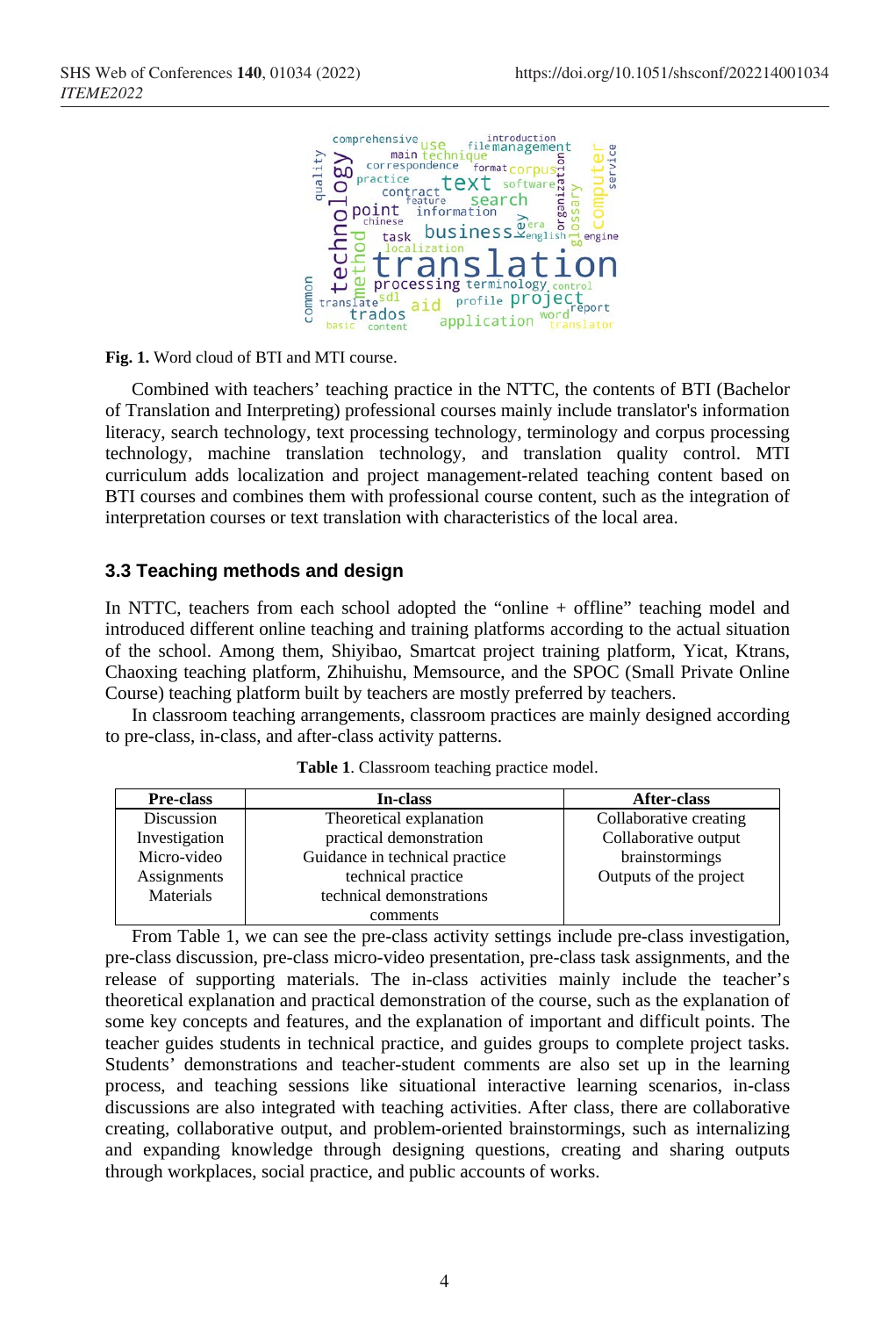# **3.4 Evaluation**

Evaluation is an important part of translation technology teaching, which has the functions of diagnosing learning problems, regulating the teaching process, stimulating learning motivation, and promoting learning investment [7]. In the teaching practice of NTTC, the evaluation process of classroom teaching practice involves formative evaluation, process evaluation, and summative evaluation. The subjects of evaluation include students, teachers, project team members, etc. Specifically, the form of summative evaluation includes final practice report, computer test, comprehensive test, etc, while the form of process evaluation and formative evaluation includes attendance, project work, group report, learning situation of a teaching video, individual classroom performance, self-assessment, and peerevaluation, etc. In the cooperation and exploration process, students work in groups to complete the project tasks, the teacher explains the difficulties, and then gives comments based on the students' presentations with the help of AI teaching tools. Timely, comprehensive, and dynamic evaluation methods, are combined with a variety of information-based teaching tools or communicative platforms, such as WeChat, DingTalk, QQ, Tencent Conference, Chaoxing Questionnaire, Star-vote system, etc., which can help evaluate students' learning status more comprehensively.

# **4 Discussion**

## **4.1 Reconstruction of course content and methods**

As translation technology is constantly updated, the teaching content of translation technology should also be updated and improved to reflect the characteristics of the times. When setting the curriculum objectives of translation technology, teachers need to first consider the talent training objectives of this major, and then take the following factors into accounts, such as the characteristics of this major based on educational conditions of the students' employment orientation, software and hardware facilities conditions, students' major direction, and technical basis in combination with the characteristics of the school. Based on the analysis of the teaching practice, an investigation and analysis of the learning situation can be carried out before opening the course, so that teachers can set an appropriate threshold for this course and know students' real learning needs. Another important issue is to guide students to rationally view the role of translation technology and its impact on the translation profession in the era of AI. Curriculum teaching should not be limited only to the demonstration and practice of various translation technology tools. In the process of translation teaching, students should be encouraged to exert their human characteristics and focus on improving their ability and information literacy. The point to note is that teachers' reconstruction of teaching content and methods should be based on full use of technology and software that keep pace with the times including advanced teaching platforms, online and offline intelligent courses to achieve cross-border integration of human-machine collaboration in task setting of teaching and learning.

## **4.2 The role of teachers and students**

The development of AI has promoted the innovation of teaching models and also changed the roles of teachers and students in teaching. Faced with the impact of ever-changing technologies, it is difficult for students to master a large number of technologies and use them flexibly in a limited time. Concerning the learning of any professional technology, especially when one wants to reach a professional level, if the learning process is not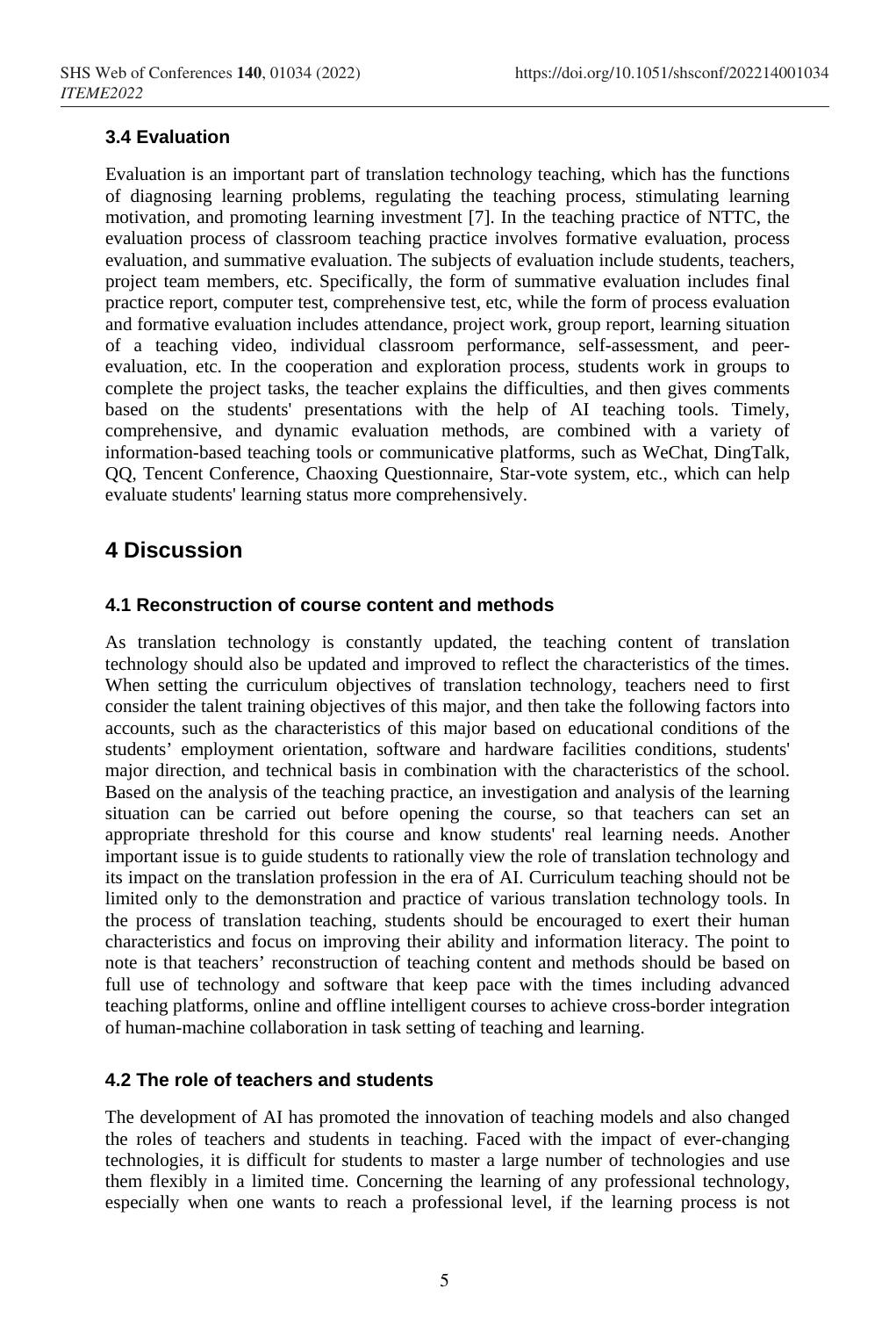completed through well-designed teaching, but purely by self-study, it will often waste time, take detours, and even lead to serious problems in individual cases [8]. To better solve this problem, teachers can adopt the real project-driven teaching model, which organically combines the new forms of modern information technology display, interaction, simulation, and remote communication with translation teaching. Real translation projects have a direct role in promoting students' mastery and proficiency in translation technology. In the era of AI, teachers should be transformed into designers and learners of teaching activities. By selecting appropriate texts, and planning students' learning goals and methods through classroom design, teachers build scaffolding for students through heuristic, interactive, and inquiry-based teaching methods. In terms of evaluation, multiple evaluation forms in the process are necessary, based on which teachers can adjust the learning progress in time and ensure that students receive effective guidance in a real project. Through mutual assistance and cooperation, this form of learning effectively improves their "translator ability" rather than just "translation ability" in a real sense, guiding them to think actively and cultivating their innovative spirit, cooperative ability, and practical ability.

## **4.3 Cultivation of learning consciousness**

[9] point out that translation majors need to have good thinking ability, practical ability, innovation, and entrepreneurship, emphasizing that the focus of translation major talent training is not knowledge imparting, but ability training and skill training. In a big data environment, intelligent educational platforms and tools provide more space and more possibilities for cultivating students' abilities and skills. Students' learning behavior and learning results can be better quantified and personalized, which makes students' autonomous learning possible. To constantly adapt to the rapidly changing technical knowledge and keep up with the pace of the times, cultivating autonomous learning abilities appears to be key important. Students with self-learning awareness always have a greater purpose and stronger learning willingness. To a large extent, students can reduce their dependence on teachers. In addition, by cultivating students' learning awareness, teachers can also have more time to pay attention to the "whole person" development of students, that is, to practice the humanistic concept of "people-oriented", pay attention to the integration of "Engineering" and "humanism" of technology, realize the diversified teaching orientation and research orientation focusing on students' "translation technology literacy", and avoid the homogenization of translation talent training [10].

# **5 Conclusion**

With the booming development of AI, translation technology has become an integral part of education in colleges and universities. This paper presents the development of translation technology and the necessity of teaching reforms in the teaching of translation technology. By analyzing the teaching process in the first national translation technology teaching competition in 2021, it explores the classroom practice model of translation technology in China from four main dimensions: teaching philosophy, teaching contents, teaching methods, and teaching evaluation. It then discusses some difficult points and offers some suggestions for the teaching practice. The exploration of the translation technology teaching practice model is never-ending. As the facilitator and designer of the teaching practice, teachers must change the traditional teaching ideas, pay close attention to the development of translation technology, and keep up with the pace of the Times, striving to create a new era for the teaching of translation technology.